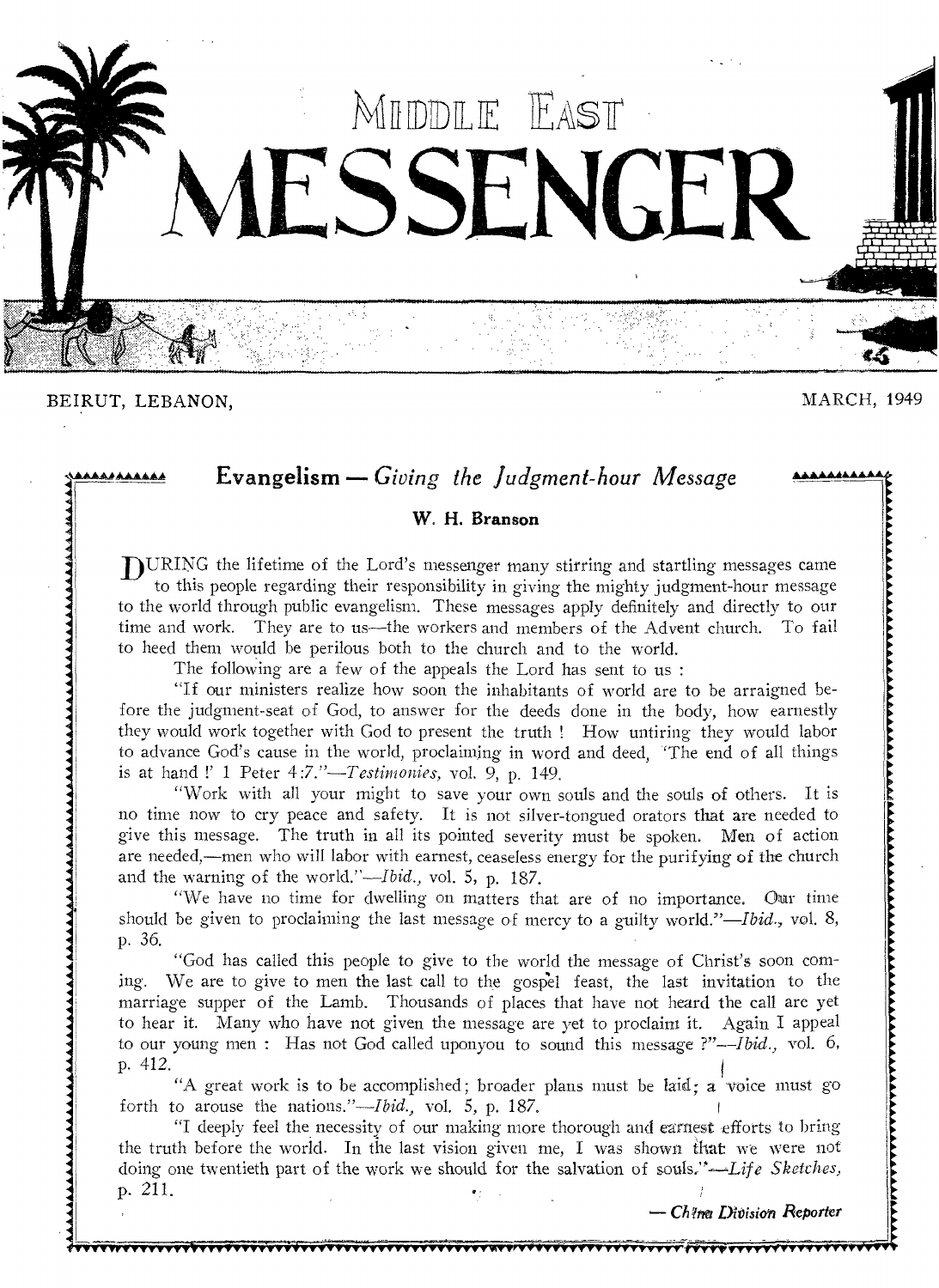## *"NOT 23Y MIGHT . • ,BUT BY 32'Y SPIRIT"*

#### **By B. J. MONDICS**

*President, Turkey Mission* 

.<br>1998. - 1999. - 1999. - 1999. - 1999. - 1999. - 1999. - 1999. - 1999. - 1999. - 1999. - 1999. - 1999. - 1999. *Verbatim report of* **a** *Devotional talk given by Elder Mondics at the Annual Union Committee Meetings,* 1949. 

"And the children of Israel did evil in the sight of the Lord, and the Lord delivered them into the hand of Midian seven years." Judges 6:1.

With these few words are recorded the history of the rise and fall of the Children of Israel. Before this time they were servants, and God delivered them and promised them a land in which to dwell. There were certain conditions upon which the prosperity of the Children of Israel depended. They were to prepare themselves for God that they might establish a nation that would rightly represent Him among the leading nations of the world.

When they were entering the land, God told them that they must drive out the inhabitants thereof, that they should all be destroyed. The Children of Israel did drive out many of the inhabitants of the people of Canaan. But there is a sad record here whch says that the Children of Israel were strong, then they placed these peoples under tribute, and instead of driving them out, they merely used them as a source of income. Now that was a temporary income, for a little later, we find as in the case of the Midianites that they grew stronger than the Children of Israel, and when Israel did evil "in the sight of the Lord," the Lord "delivered them into the hand of Midian." At this particular time, it was only seven years. Before this time, there were periods of ten years, more or less, when Israel was in bondage

Now, Israel faced this problem which they had with these heathen nations, but there was nothing that they could do, with their physical strength to drive them out, because they did evil, and God delivered them into the hands of the Midianites. As long as their relationship to God was of this nature, in which they worshipped other gods and false gods then the Lord their God could not deliver them from the enemy. And Israel was greatly impoverished because of the Midianites. When the harvest was ready to be reaped the Midianites would come down from the hill and raid the fields and take all of the harvest, so that the Children of Israel had neither cattle nor sheep nor the harvest of their own fields.

"And the Children of Israel cried unto the Lord". Now that is not strange. When a person *is* in difficulty he generally cries to somebody. In this particular instance the Children of Israel remembered that the Lord was their helper, and so as a last resort they called upon Him. The Children of Israel continually warred against the Midianites, but to no avail.

There was a man by the name of Joash who already had sacrificed or lost several of his sons in this struggle. There was a son, whose name was Gideon. "And the angel of the Lord appeared and said unto him, The Lord is with thee thou mighty man of valor." With these words, the Lord chose Gideon to go forth and deliver Israel from the Midianites.

Now Gideon knew that he had a great problem, for the Midianites, we are told, were as grasshoppers for multitude, and their camels were without number as the sand by the seaside for multitude. And Gideon was a man who was courageous. He believed in going after the problem immediately. But before he did that he asked the Lord for Divine guidance and direction. And the Lord gave him that guidance.

The record says that the Lord appeared to him, and Gideon, being very hospitable prepared food for Him, and it was a sacrifice which the Lord accepted. Now Gideon attempted to call the people together to war against the Midianites, but he had one task which he was to accomplish before he went forth to battle. That is recorded in verse 25 of chapter 6. "And it came to pass the same night that the Lord said unto him, that *is ,unto Gideon,* Take thy father's young bullock, even the second bullock of 7 years old, and throw down the altar of Baal that thy father hath, and cut down the grove that is by it."

Here Israel had wandered so far from God that its leading citizens had altars to Baal and Worshipped in the groves. And before God would be with them, God said they must prepare the way by throwing down these false altars, and cut down the grove. Now as long as the false altar remained, the Lord could do nothing for them, for they formerly trusted in these false Gods. Now God said, "And build an altar unto the Lord thy God on the top of this rock in the ordered place, and take the second bullock and offer a burnt sacrifice with the wood of the grove which thou shalt cut down." "And Gideon took ten men of his servants and did as the Lord had said unto him. And so it was. Because he feared his father's household and the men of the city that he could not do it by day, but he did it by night."

Now Gideon displayed wisdom. He knew that if he went to this altar of Baal in the daytime and just began to throw it down, that there would be trouble, and the men of the village would want to take his life. And so he went by night, and he tore down the altar of Baal, and built an altar to God. And then it was that God could go forth with him to lead the armies of victory against the Midianites. Now as I said, "The Midianites and the Amalekites and all the children of the East lay along in the valley like grasshoppers for multitude. And their camels were without number as the sand by the seaside for multitude."

When Gideon called his troops together together, there were 32,000 men who responded from approximately 5 tribes. These 3Z,000 men looked like a mere handful among the countless peoples in the valley, the Midianites and the Amalekites. But the Lord told Gideon that he was to go forth and to lead those men to victory. And so Gideon went and he took His troops and as he began to march toward the brook the Lord said to him, "Tell the people, proclaim it to them, that if there are any here who are afraid they had better go back home." "You have too many people."

Now thaft was a strange thing for Gideon. He was already frightened. It was already a law that any man who built a home and did not live in it was automatically dismissed from the army, or any man who had married, just married, he must go home, or any man who had planted a vineyard and had not tasted the fruit of it, he was dismissed from the army. That was a law. But Gideon did not announce that law nor proclaim it, because he felt that 32,000 men were already a mere handful. And so as Gideon went forth, he did as the Lord had said, and 22,000 men turned back. Now he had 10,000 against a multitude that were like grasshoppers.

Gideon then decided that he would march, and he hegan. He came by the side of the little brook and the Lord said, Gideon, you still have too many men. I will tell you whom you shall choose. And Gideon gave the order to march. And to all intents and purposes the army was to go forth against the Midianites, but as they came to the water many of the men kneeled down and began to drink from the brook. But only a small group of those men took up the water and lapped it in their mouths as they were going along without stopping. And the Lord said, This little group of 300, they will be the ones that I will use. The others may go home.

I suppose that military speaking that was a hard decision for Gideon to make. 300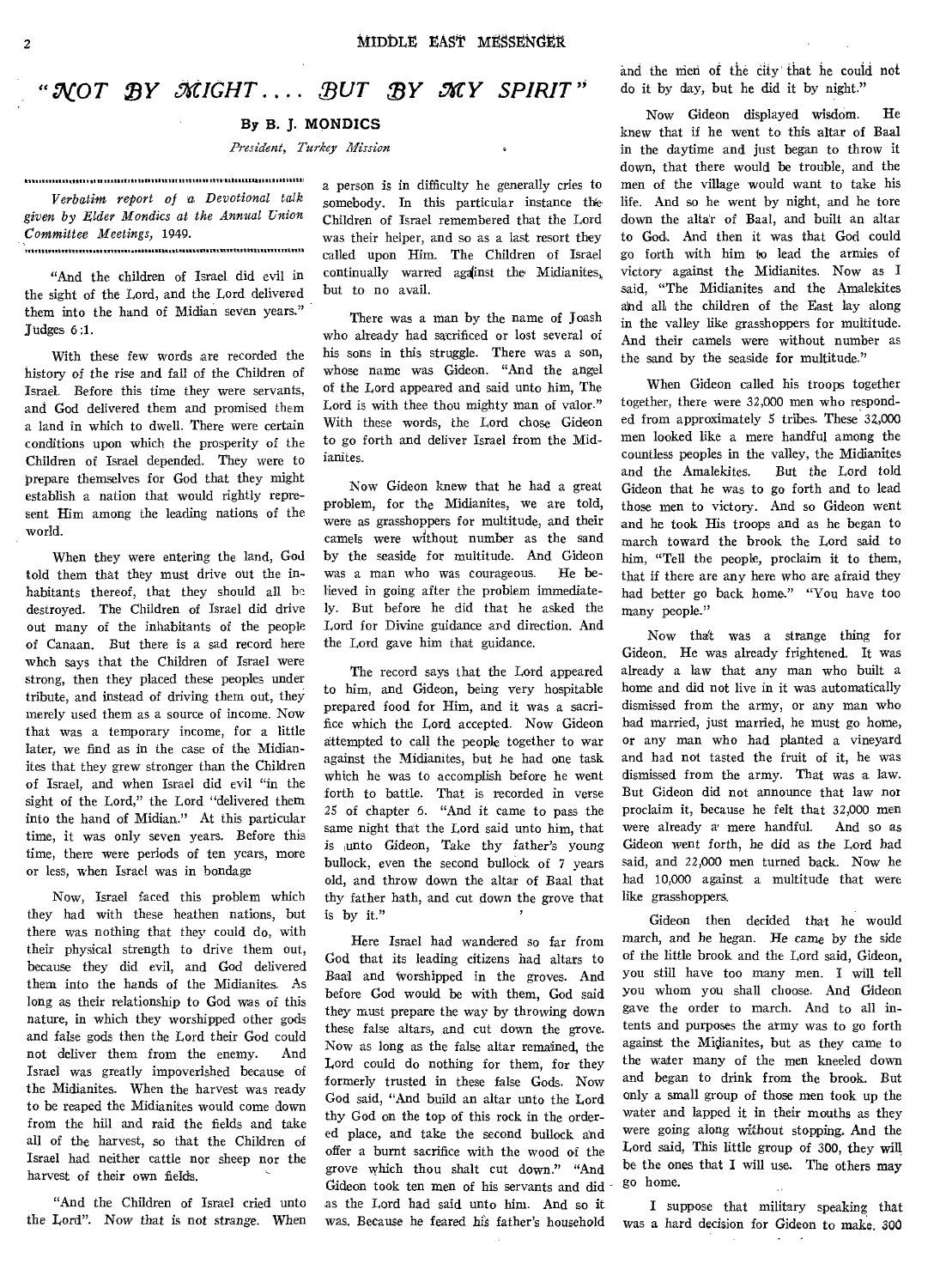## **EXTRACTS FROM THE DAR-ES-SALAAM HOSPITAL REPORT - 1948**

During the year 1948 we admitted 347 patients to the in-patient department of the hospital. There were 83 major operations, and 34 minor operations.

In the out-patient department 3,281 new patients were admitted, and a total of 7,685 patient visits made. On a six day week we saw an average of 22 patients per day.

The physiotherapy department is under the regulation of Brother and Sister B. Farnstrom. They have done an excellent work in building it up to its present completeness.

Miss Evelyn Welch is doing an excellent work of heading up the nursing services. We need more foreign nurses for teaching and to supervise the work in the hospital.

against the multitude of people. But God was the Captain and so Gideon listened to His voice. And the Lord comforted Gideon by telling him that he should go down and he would hear something that would give him courage even in the camp of Midian. And he did. And as he returned, he said to his 300 men, "Arise, for the Lord hath delivered into your hands the hosts of Midian." So they went, and Gideon gave them a trumpet, and an earthen vessel, with a torch in it. Then fhey went forth, and Gideon displayed his military wisdom by putting them at different sections surrounding the camp of Midian. He said, "When I blow the trumpet and break my pitcher all of you do the same." And as they went down there, and Gideon placed his 300 men in three groups in different sections of the camp of Midian, then it was at night that he gave the command, and broke their pitchers revealing the light, and shouted, "The sword of the Lord and of Gideon !'"

Now the Bible doesn't say that they had swords in their hands, does it ? It says that in one hand they had a trumpet and in the other, an earthen vessel in which was a light or a torch. They were not prepared for battle, for military war but tht Lord delivered them, and as soon as that happened the Midianites arose and began to shout and cry for their lives, and they fled, they killed each other on the way. And the Bible tells us that in that one battle 120,000 troops of the Midianites lost their lives. That is 400 who lost their lives for every one of Gideon's men who had not even a sword, but merely a trumpet, and a little torch. It was because the Lord was with them.

And I have sometimes thought that we here in the Middle East have a similar situation. We are only a handful, but there is

a great multitude here in the Middle East for whom we must work to win. We are told that "the Lord can work most effectually through those who are most sensible to their insufficiency, and who will rely upon Him as their Leader and source of strength. He will make them strong by uniting their weakness to His might, and wise, by connecting their ignorance with His wisdom."

That is the source of Gideon's strength. That is the source of our strength. "The simple act of blowing a blast upon the trumpet by the army of Joshua around Jericho and by leading a little band about the host of Midian was made effectual by the power of God, to overthrow the might of His enemies. The most complete systems that men have ever devised apart from the power and wisdom of God will prove a failure, while the most unpromising will succeed when divinely appointed and entered upon with humility and faith. Trusting in God and obedience to His will are as essential to the Christian in his warfare as it was to Gideon, to Joshua in their warfare. By His repeated manifestations of His power in behalf of Israel, God would lead them to have faith in Him. He is just as willing to work in the efforts of His people now and to accomplish great things through them."

So we find here that Gideon conquered because the Lord was with him. We are told the same thing. We don't need cannons or bombers in our work, for the weapons of our warfare are not human, but mighty through God to the pulling down of strongholds. Our warfare is a spiritual warfare, and God Himself has promised that in the last days He is going to call a second time a' people out of the Middle East.

Now, God is going to set His hand again the second time in these lands. And it is our task so to relate ourselves to God that He can use in this work which He is accomplishing her. There are victories to be gained here in the Middle East, and I believe that we too, will do well, if before this meeting closes that we have a special meeting, in which we can get together and ask the Lord for Divine leading and for help and for understanding to know how He can accomplish this work in these lands, and that we should encourage and help one another and cooperate in the work which we have to do.

We have this work to do, arid we must work together. We must cooperate together and do the work as Gideon and his band of men accomplished a great work for God in his day. It is "not by might nor by power, but by My spirit, saith the Lord of Hosts." And I believe that we are living in the last days, that in a little while we may not be able to hold meetings, that the end is right upon us, and that the work which we have to do must be done now. Years ago, I remember when I was a little boy, I read the book *Early Writings,* and remember reading it several times, and every time I read it I thought I would never grow up to go to school, to college, because I felt that the end was near. But it is so much nearer now than it was then, and our work is yet unfinished.

And so I feel that we are to meet together and pray together that the Lord will help us in our own individual lives that we may take away everything that will hinder us in accomplishing the task that we have to do. This work will go forth and will triumph gloriously in these difficult lands. We shall have all eternity to celebrate our victories, but we have only a few more moments before sunset to win them, for "the night cometh when no man can work."

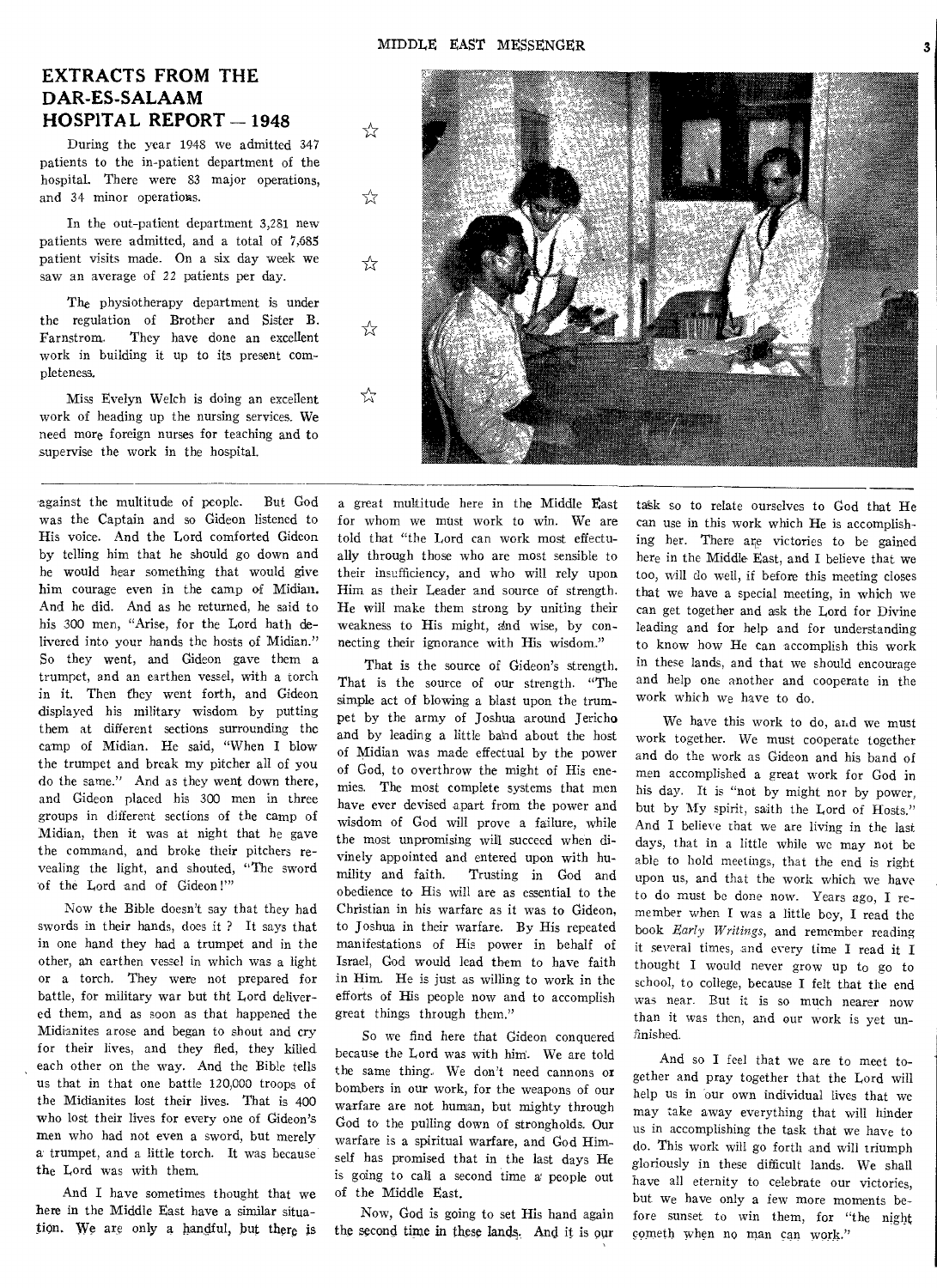

**ംക്ക**്റം

SILENT PREACHERS ACCOMPLISHING

#### **A GREAT WORK FOR GOD**

#### *By SELIM NOUJRIME*

I count it a privilege to be working in this branch of the Lord's Service. Without question the Voice of Prophecy is one of the most efficient agencies ordained of God for the finishing of this Glorious Message.

From the Mission House in Mousseitbeh, where the Voice of Prophecy is located, we are daily sending messengers to every Arabic speaking part of the Middle East Union. These messengers can mingle among friends and foes without being hindered in fulfilling their task., It is where one of our workers was once denied the right to preach the gospel that the Voice of Prophecy messengers are now taking the gospel. We have in that district many students who are showing much interest. They are sending in their lessons regularly and we hope that many of them will step forward and accept the truth.

These messengers are silent preachers ready to be called upon at any time. Sometimes the person is not in the mood of receiving the message either from lack of time or a feeling of indisposition. These Voice of Prophecy lessons are read in the time when the person is willing and happy to find out what they contain of sound principles and Biblical Doctrines. They excel in that they are dynamic in effect yet inoffensive in presentation. A religious talk is oftentimes in the nature of a debate and whatever good and strong proofs you bring to your debater, he will never acknowledge defeat, but rather assumes an antagonistic spirit towards the truth presented,

I am not trying to minimize the work of evangelists in this talk but rather trying to show the importance of this new scheme of preaching the gospel to all parts of the world in a very simple, inexpensive, yet sure way.

Christ did not tell his disciples more of truth than they could accept, and these lessons are set up in such a way that they bring the truth gradually to the enrollees. Every lesson adds new light to the seeker of truth. Many people like to know what we believe, but are content with a superficial knowledge. They do not want to spend time finding the bases of our truth; they are content to know the differences between us and other denominations. Tithe paying and Sabbath keeping, for example, are not practical duties in the eyes of the people. Our , silent preachers tell the enrollees all about these convincing truths, and they in turn, once they are convinced are proud to speak about the new Doctrines they have discovered as a result of their own efforts. We are daily receiving testimonies which show the interest of hundreds of these students. It is cheering to read such testimonies.

Let me give you an example of such testimonies, received from a high school student : "Since I began to read your lessons, I felt as if the Holy Spirit was working in me. But on the other hand the devil is tempting my soul. Please pray for me that I may be firm in the truth of the Bible."

The Voice of Prophecy lessons are arranged in such a simple way that even non-Bible readers can easily understand them, and at the end of every lesson there are questions which are easy to answer and which cover a summary of the lesson. The student who finishes the course of thirty six lessons has a wide knowledge of our truth.

We are sending our lessons to the hills and valleys, to the mountains and plateaus, to the plains and forests overland and overseas and we are confident that God will take care of the success. We are confident that the Nazarene who ordered Peter to cast his net and it was full of fishes will doubtless see that our net catches many souls for the Lord, Did He not promise in Isa. 55:11 that His word would not return void ? "So shall my word be that goeth forth out of my mouth : it shall not return unto me void, but it shall accomplish that which I please, and it shall prosper in the thing whereto I sent it."

The silent preachers are sent everywhere to do what the Lord wants. They will break the prejudice of fanatics, open the eyes which are closed to the truth, soften the hard hearts and render them hearts of flesh. They will attract many who would pot otherwise give attentive ears to the gospel message.

I would like to appeal to the superintendents of the different fields and organizations to help us in this work and to send us the names of those who are desirous of reading the word of God and understanding it. We want you to pray for the students.

## **OUR SCHOOL IN BEIT-MERY, LEBANON, PROVES A BLESS-ING TO ALL IN THE VILLAGE**

*"Neither do men light a candle and put it under a bushel but on a candlestick."* 

The world around us is in need of light; not a light generated by a dynamo or produced by a kerosene lamp. All around us is a darkness caused by a lack of the knowledge of God. People are born, reach maturity, and at last die, without hearing our Truth. However, the year that our college moved to Beit-Mery light was brought to the villages around. Since that time more and more people have turned to the light.

Two years ago an elementary school was started in Beit-Mery. It was welcomed by the people and had a splendid enrolment. We as teachers with these children who come out of homes that are spiritually blind labor with them to try to change the bad habits which they have inherited.;We see much difference in their conduct after a short time in the school and the parents are appreciative. We are working with the juniors along the lines of the Missionary Volunteer work, and by spring we hope to have twelve Busy Bees and eight Sunbeams and Helping Hands complete their requirements and take part in an investiture service.

We are happy to say that although the majority of our students are not Christians, they study their Bibles well, and learn their memory verses. As for fees we have doubled our income over last year, although our enrolment is considerably less. There are two of us teaching six grades.

We hope that some day the eyes of all in Beit-Mery will be opened to see the light which is shining forth from our elementary school set up high on a hill,

— Elias Yussef,

#### READ YOUR BIBLE

During the war Field Marshall Montgomery, when he was face to face with danger and sorrow and big responsibility, said to his men, "Gentlemen, I read my Bible every day, and I advise you to do the same."

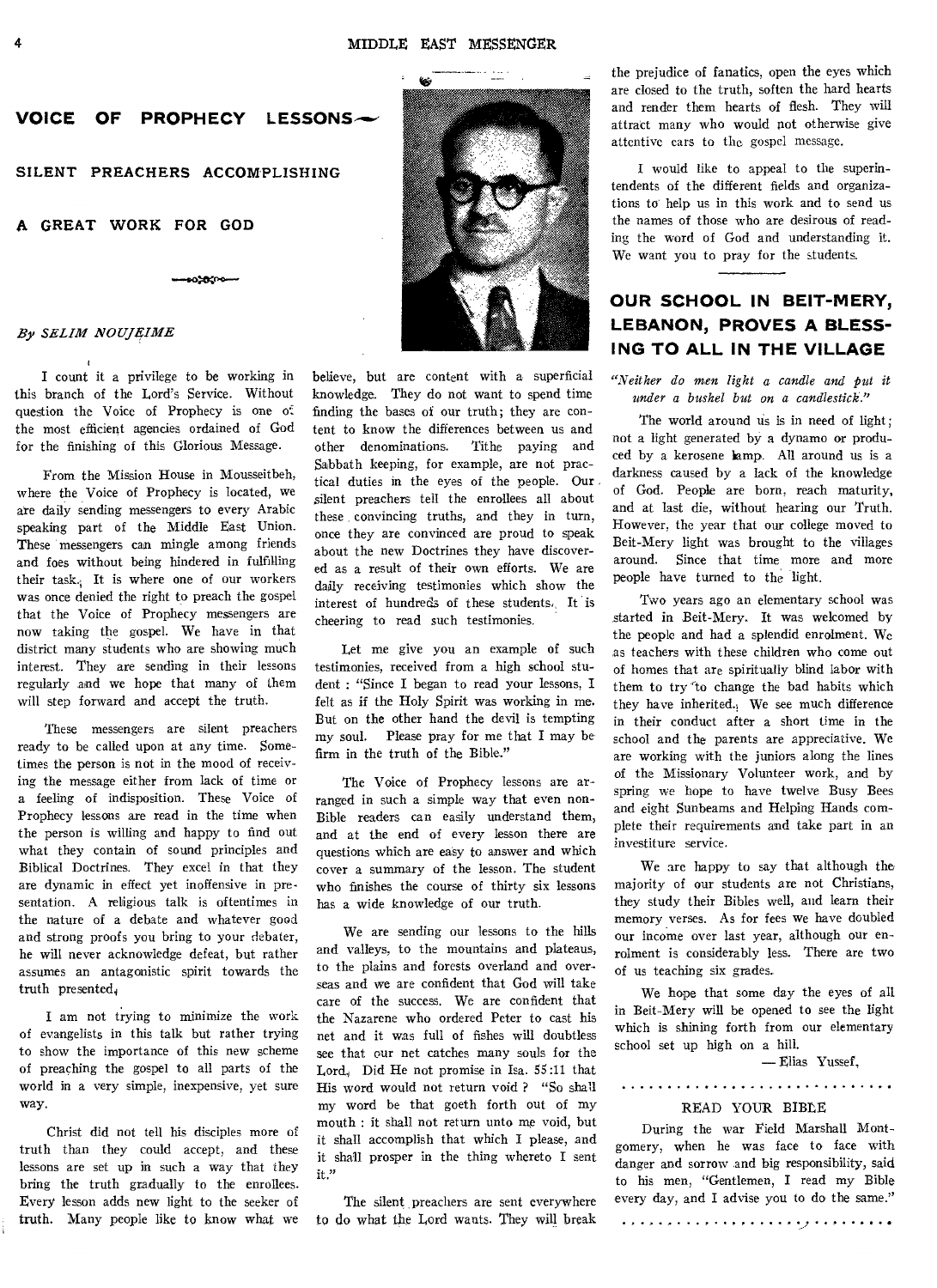## **PEACE of MIND AND BODY**

#### **HOW TO ATTAIN IT**

#### **By DR. CLARENCE SCHILT**

*Medical Director, Dar es-Salaam Hospital* 

Text : "Great peace have they that love Thy law and nothing shall offend them." Psalms 119:165. Great peace is almost an unknown experience in the lives of most\_ people today. Nations as well as individuals are often offended, and in an anxious state of mind through all the world. Our *text* teaches that this would not be if we loved God's law. God's law is an expression of God's character for mankind on earth. Thus if we really love the law of God, it means we love God Himself, and will do His will in all things. And then we will have great peace.

There is a very close relationship between the mind and the body. This is experienced following a scare, when due to our mental attitudes, we become pale, our heart pounds, our muscles tense. Change also take place in the opposite direction, for illness will often cause untoward mental reactions as irritability. Mrs. E. G. White writes that nine tenths of all diseases originates in the mind Thus the majority of physical ill-health that most of us experience is due to disobeying some of God's natural law. We dwell in harmony with the Creator only so long as we obey the laws that he has established for our well being.

Even accidental disobedience of the physical laws results in harm to the body. For example, accidental contact with extremes of heat or cold cause damage to the body. Laws of gravity and acceleration cause injury when one falls from a height. It would appear that much of the ill health experienced in the world is due to disregard of laws affecting the mind. So we see that there are certain mental attitudes that cause good health. Some of these are hope, faith, sympathy, generosity, courage, and love. These qualities promote good health, and are positive antidotes for much of the illness in the world. They can only be fully realized as we dwell in peace with Cod. And this is accomplished by knowing God, and following His leading.

Other mental attitudes are very harmful. Their frequent or continued indulgence produces disease in the body, as well as the mind. Some of these are worry, anxiety, guilt, discontent, and sorrow. Much of the physical pain we suffer, tired feelings, and other symptoms are due to our unwise mental attitudes. Over a period of years they give rise to what are usually thought of as



mostly physical diseases. Persisted in they may even cause definite changes in the body, of a more permanent nature. So many become invalids with symptoms such as heart pains, dyspepsia, and diarrhea, and abdominal distress. While these can be due entirely to bodily disorders, yet too often we overlook the fact that they are frequently caused by wrong thinking.

God in His wisdom and love for fallen mankind has granted us the possibility of growing by His grace in body, soul and spirit. As we dwell on heavenly themes that He has presented to us in His Holy word, in Nature, and in inspired writings, we find that He will fill our minds with that peace that passeth understanding. From day to day as God's truth is revealed to us, let us walk in the new light, obey all of His requirements, and receive great peace.

## $\label{prop:main}$ **ELDER & MRS. L. J. NORRIS SEND GREETINGS FROM THE NORTH CELEBES MISSION**

All those who know Elder and Mrs. L. J. Norris will be glad to know that word has been received from them indicating that they have arrived in their field of labour in the North Celebes Mission and are very happy. We quote parts of two letters sent to Elder and Mrs. Branson ;

#### December 19

\_\_\_\_ Our first delay was at Damascus. Just as we were taxying to the end of the runway for the take-off we had a flat tire, so we had to wait till the next day.

We had a very pleasant trip. Stopped at Karachi and New Delhi about an hour in each place. Spent a night in Calcutta. By being a day late we missed connections at Bangkok and had to wait there almost a week. When we arrived in Singapore we found that they had not yet applied for our visas to the Netherlands East Indies. So we had to wait in Singapore for ten and a half *weeks.* 

The day we arrived in Singapore **I** came down with jaundice so stayed in bed most friends." ,,,,,,, ,,,,,,,

of the time for eight weeks. We stayed with the Forest Pratts. He said he knew you folks and also the Russells. Almost everyone there knows someone in the Middle East and all wanted to be remembered to you when we wrote. The Pogues know the Olsens. He had an appendectomy while we were there. Paul and Annie Coleman knew the Harders and Cubleys. Of course the Emmersons know about everyone who ever lived in College Place. Elder Kime and Harry Johnson went to Singapore while we were there. Johnson knew Cubleys and Olsens and Wines  $\frac{1}{2}$   $\frac{1}{2}$ 

January 8, 1949. We had a very nice trip by boat from Singapore to Menada. Stopped three days in Batavia and four days in Makassar. Changed boats both times. We spent Christmas on the equator at Dorangalla. The ship anchored out in the bay while loading and unloading cargo. **It**  was hot and damp and did not really seem like Christmas at all.

We arrived in Menado December 27 and spent a week with the Winklers while looking for a house. On January 4 we moved into our own house, just four months less two days from the time we left Cyprus. Needless to say we are glad we are here at last. We are up in the mountains at Tondano and it is quite cool

#### February 11, 1949

We often think of the work in the Middle East and wonder how things are coming there and what appropriations were received this year. We miss all our good friends there although we have made some new ones here.

At last we are settled in an old house made of boards, standing up and down with cracks through to the outside. We are quite comfortable however. The work here is surely going, over seven hundred baptisms this year. We believe that with some reorganization of workers and introduction of a few methods that we can improve on that for 1949. The, present membership is over 4,500 with over 90 churches. *Every* little village has its Adventist church. The work is about four-fifths supporting this year with a tithe income of seventy six thousand gilders. The gilder is about the same value as a Lebanese pound\_\_\_\_\_

Last week I had the prayer, meeting here in Tondano. The people did not know that I had been asked to conduct it, so it was the regular attendance. The church membership is around two hundred, and about a hundred and fifty were in attendance. **I**  think that most of the young people in the church were at the prayer meeting. I have no trouble keeping busy with so many churches to visit.

Give our best wishes to all of our friends."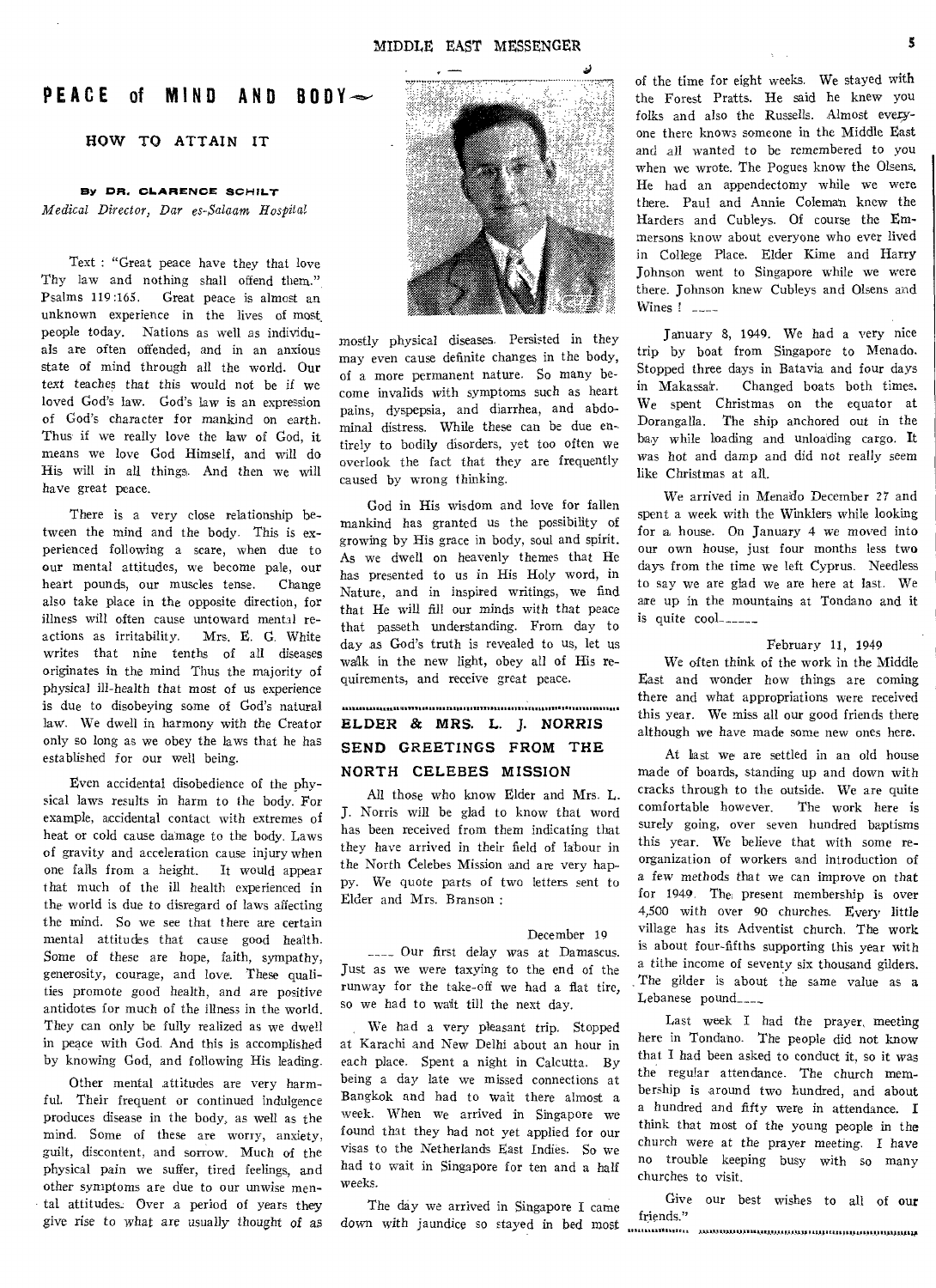$CO$  KABUL!

**THIRD INSTALMENT** of *PUSHTU PUSH*  **THE STORY of THE PIONEER TRIP of MESSRS. KENNETH OSTER AND G. C. WINSLOW INTO AFGHANISTAN** 

The bus is quite comfortable, a Chevrolet with a General Motors body built in Bombay. Our seatmate turns out to be the nephew of the governor of one of Afghanistan's largest and most prosperous provinces. He is also descended from one of the royal family of two or three generations back. He is very friendly, and, unsolicited, voices a note of tolerance and willingness to have the foreign missionary come in and work, at least in medical and educational lines. We find this the attitude of the new generation and the educated people throughout the country. Now we realize that God delayed us in Herat in order that we might meet this man. Who knows how God will use that contact in later plans for Afghanistan ?

The road heading south from Herat is lined with thousands of young pine trees for many miles. This stretch of future beauty ends in a pretty little hillside park, which is having a struggle for existence, because of the lack of water. We are told that there has been no rain for four years. We understand more fully why Jesus termed Himself the water of life. Out here water is life. These Afghans are very particular about having their five daily prayers, and so as the bus stops each time (at dawn, at sunrise, at noon, at sunset and at dusk) we take the opportunity to go off to one side where we earnestly ask God to make this trip somehow fruitful in the advancement of His work.

In the middle of the night we stop in Sebsavar, where the baggage of every native is searched. Two carpets and a samovar have been stolen somewhere up the line, and all travelers are being stopped and having their luggage searched. Quite different from Iran ! Four o'clock Sunday morning finds us in Farah, roughly one-fourth of the way to Kabul. Not wishing to avail ourselves of the expensive hospitality of another government hotel, we hire a small, smelly empty room inside the garage compound. It is too hot to travel in the daytime, so we sleep during the day and journey on at night. We set up our cots and nets and get a little sleep. We mailed our first letters from here. We are thankful for the shelter of the room, for it is terribly hot outside. We are thankful for our nets, for the flies seem as thick as in Cairo, where they appear still to be suffering from the plague that Moses called down upon the Pharaoh.

At about five o'clock in the afternoon, we are off for Kandahar, halfway point on our Kabul road. The city is the center of perhaps Afghanistan's richest valley. A large American construction company has a goodsized camp here. They are building dams, roads and a railroad for this progressive Afghan government. We hope to have time to look around a bit and perhaps visit the camp of these rough construction men, who do not have the benefit of any religious help out here so far from home. Our bus pulls into Kandahar early in the morning, just as another bus is preparing to leave on the last leg of the trip to Kabul. It is an opportunity too good to miss, so within the hour we have obtained the last two seats on latter, the last seat on the last row. We plan to swap off from time to time, but after the first few miles, a second seat is found up front, and we are spared the dustiness of the back seats. We only have time to get pictures of the public square, from which the king makes frequent speeches, and of the mosque which supposedly contains Mohammed's robe. This picture-taking is done while the bus is picking up the mail at the post office, for this is the Afghan Mail, almost the sole organized bus line in this country.

This time our seat companions (each seat holds four passengers) are the manager of the bus company and a teacher from Habibieh College in Kabul. So this is why God arranged for us to just catch this bus. The teacher is a loquacious chap, volunteering much helpful information, voicing the same opinions as our former travelling companion. He promises to show us the college when we get to Kabul. At teatime we wander about, waiting for the others to finish drinking their tannic acid. We meet a Mrs. Stanley of the construction company, traveling with her young son and the native chauffer from Kandahar to Kabul. The road security must be good in this country and in sharp conrast to Iran. The doughnuts Mrs. Stanley gave us are a welcome change from our present diet. The bus stops at a small hotel in Ghazni at about midnight, where the bus is to remain until morning. The bus does not go to the garage, so we are forced to stay at the hotel. Fortunately, the hotel is full, so We obtain cot space in the dining-room for

a lower fee. It is a fair and very welcome rest. On to Kabul at seven-thirty this Tuesday morning, almost a week since leaving Meshed. From Ghazni to Kabul, the terrain begins to get mountainous and, consequently more interesting, so we are happy to be travelling in the daytime. Some hillsides are covered with pretty yellow flowers, interspersed with delicate lavender blossoms. Snow-capped mountains appear in the distance, part of the great Himalaya range. Kabul is located at almost 6000 feet, in a valley at the foothills of these great snowcapped heights. Two converging hills, upon upon which are the old walls of the city's fortifications of Afghan War days (but still manned), make a bottle-neck which separates the large estates and parks from the city. Kabul ! Capital of long-closed Afghanistan ! Could God use us at least to oil the hinges of that old, rusty, long-shut gate, that the Gospel might soon go there as in the other parts of the world ? We pray to that end.

(To be continued)

#### **WORD FROM MISS ZAKIA FARGO**

Miss Zakia Fargo is studying Anesthesiology in one of the best schools in the United States. She writes of some of her experiences as follows :

"In Washington it felt like home in America, with Ellen and her husband, Tom Saaty and his wife and all the other young men. I am enjoying the snow here in Chicago. It is cold for me, and they say this is spring yet, and it is going to be much colder. We do not feel it inside, but every now and then I feel like going out for fresh air, as there is not very much of it in Chicago.

I wrote Miss Holmes, superintendent of this institution to send someone to the station to meet me if possible, because in these big cities and the large train stations, I just get lost. So there was a man at the station, and he is an Adventist boy taking this anasthesia course here. He is a few months ahead of me. His wife isa, nurse, and she works around here too. There is another Adventist girl taking this course, and although she is in the year ahead of me, she is always around and tries to help me. They take me to church Friday evenings and Miss Holmes has been very kind to let us go to church on Sabbath. There are no classes and we are free all afternoon.

I met Hazim Wakil over here. He comes sometimes to church Friday evenings. We had a good visit.

Please give my greetings to the brethren for me, also the students at the College, and I hope to hear about the progress of the work in Baghdad.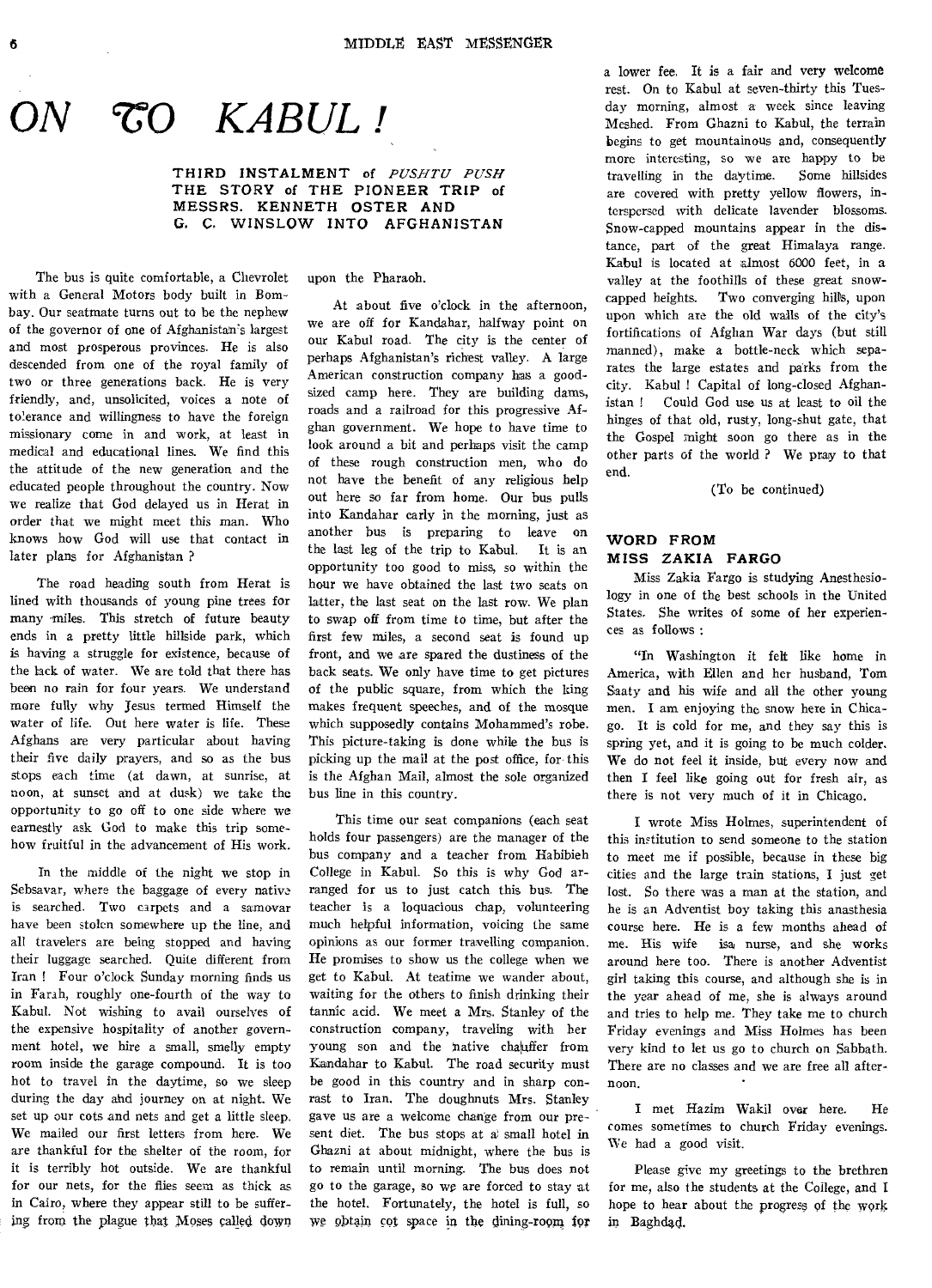## PREACHING **THE TRUTH IN TURKEY**

#### REPORT BY ELDER B. J. MONDICS

Turkey is a great nation. Turkey has a great people. Turkey has a fine group of Adventists, and from that fine group, they have sent greetings to you all.

I believe that the first Adventist missionary to enter Turkey, the entry taking place approximately 2,000 years ago, was Paul the Apostle. His work there was very successful, although he had his difficulties and trials. Some of the people in Turkey, who were Christians, have descandents who are the result of Paul's work. Many of them have of course left the country and gone to Greece. But from this great country of Turkey, there comes to us a feeling of need for the Truth as we have it today. Fifty years ago a Greek member returned from the U.S. to Turkey and there he began to preach the Truth of the Second Coming of Christ. His work was very successful. There were many Armenians and Greeks who were baptized as a result of his labors. I believe that we have some of the members here in Beirut who remember those early days. Some of them are in the Armenian church here.

Unfortunate circumstances followed the first World War making it difficult for Christians to remain in Turkey. At the present time those difficulties are being gradually removed. We have a fine group of people in Turkey. They are busy in the work of winning others to this Message. Just a few months ago, Brother Ashod left Turkey, where he has been for 25 years, or so. He went to Cyprus. Brother Ashod had been carrying the responsibilities for many years. We also have Brother Kalustian who is the father of Alpin who is a student here, and some of you know Miss Ibraxie who was the Armenian teacher here in Beirut. She is also there. These workers are busy doing their part in spreading the knowledge of this Message to the people. At the present time, it is becoming increasingly easier, perhaps I should say it is becoming increasingly difficult publicly to carry on the work, but in the homes of the people, it is becoming easier to give the people this Message.

Wherever you go, people are ready and glad to discuss world events, and there conversations lead to a talk about the end of the world, and the coming of Christ. Recently when I was in Konya, I fell into conversation with a very bright and alert young man. When he learned that I was an American he said that his greatest ambition was to go to America. I said,

"That is a shallow aim in life. Why don't you take a higher aim ? He said, "What do you mean ?" And I told him that in a little while from now, America and all the other countries of the world would be in ruins. They will be destroyed, and if he has that aim in life, he will be destroyed also. And then I told him that Christ was coming, and that the Lord wanted him to be among those who would be saved from Turkey. He had never heard that before, and so I studied with him. And he continued to ask questions until 12 o'clock at night.

I thought maybe it was time that we should stop, so I said to him, "Probably that is enough for you to digest just now," and he objected, "No, I want to hear more." So I said, "Well, if you want to hear more, come tomorrow, and I will be here."

And I recently received a letter from him in which he stated, "I have enjoyed those studies in Konya (Iconium) more than anything else in my life. Please send me a Bible, land give me studies every week that I might study what you have started while you were here in Konya. I want to find Christ, and I want you to help me, and I will accept Him."

And so I have been writing to him. I have been underlining certain *texts,* and I believe that he will be among the people who will be ready when Christ comes.

Now in Turkey, there are many other places where the people are calling for a knowledge of this Truth. At first, they do not care, but after they see what it leads to, then they are anxious to know more about it and they want to accept it.

I like to read here in Matthew, 25th chapter, verses 31-34. "When the Son of Man shall come in his glory, and all the holy angels with Him, then shall He sit upon the throne of His glory, and before Him shall be gathered all nations, and He shall separate them one from another, as shepherd divideth the sheep from the goats. He shall set the sheep on the right hand, but the goats on the left. Then shall the King say unto them on His right hand, Come, ye blessed of my Father, inherit the kingdom that is prepared for you from the foundations of the world." And I believe that when Christ comes, there will be a firmament of chosen ones from Turkey, who will receive the invitation to come.

And I hope that a number of the young people who have come here from Turkey, as well as others who may be able to come to help us in Turkey, that you will have a part in bringing this closing message to the people of Turkey, that they may hear the Truth and receive this invitation.

## FROM HERE & THERE

*If ffliSSSIMISMIIMINI.E.51101***,** 

#### OUR GREATEST NEED

We have certainly come to the time when we shall have to prosecute and finish our work under the most discouraging circumstances. Time is short, and we should be about our task with feverish haste and with a concentration of purpose and effort such as we have never known. It is tragic that in this critical and tremendous hour so many of our ministry and people are careless and lethargic, and abserbed in so many things that are of no vital importance and do not minister to the speedy completion of our mission. Seeking position, giving undue thought to our personal comforts and con*veniences, indulging* in the follies of the godless world about us--altogether too much do we see these things among us. My soul is in anguish as I see these things and then the desperate need of men and women everywhere for the message that it is our responsibility to give to them, and which they must be given quickly. May God somehow arouse His people to their privileges and responsibilities at this hour."

E. E. Roenfelt, in *Australasian Record,*  January 17, 1949.

#### GREETINGS FROM POLAND

 $\ddot{\mathbf{z}}$ 

"We are very thankful for the sending of *Middle East Messenger.* We appreciate this way of the spiritual connection very

| MIDDLE EAST                            |
|----------------------------------------|
| MESSENGER                              |
| Official Organ of the                  |
| MIDDLE EAST MISSION OF                 |
| SEVENTH-DAY ADVENTISTS                 |
| P.O.B. 1011, Beirut, Lebanon           |
| E. L. BRANSON   President              |
| E.S. CUBLEY <i>Secretary-Treasurer</i> |
| G. ARTHUR KEOUGH <i>Editor</i>         |
| Annual Subscription  L L. 5.00         |

All copy for publication in the MIDDLE EAST MESSENGER should be submitted through the mission or institution in which the contributor holds membership